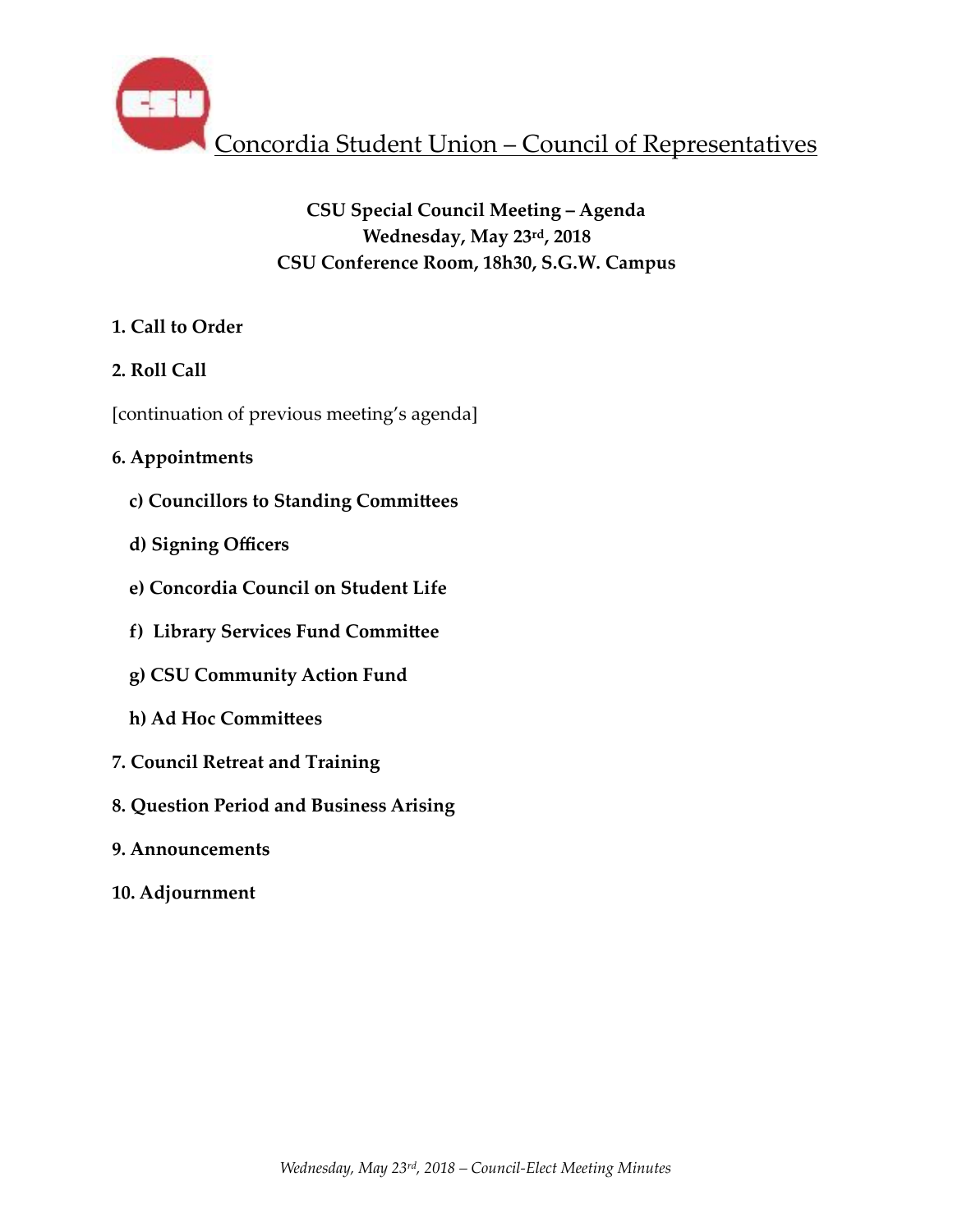

# **CSU Council-Elect Meeting – Minutes Wednesday, May 23rd, 2018 CSU Conference Room, 18h30, S.G.W. Campus**

# **1. CALL TO ORDER**

Meeting is called to order.

We would like to begin by acknowledging that Concordia University is located on unceded Indigenous *lands.* The Kanien'kehá:ka(Ga-niyen-qé-haa-ga) Nation is recognized as the custodians of the lands and *waters* on which we gather today. TiohEá:ke(jo-jya-gé)/Montreal is historically known as a gathering place for many First Nations. Today, it is home to a diverse population of Indigenous and other peoples. *We respect the continued connections with the past, present, and future in our ongoing relationships* with Indigenous and other peoples within the Montreal community.

## **2. ROLL CALL**

Council Chairperson: *Caitlin Robinson* Council Minute Keeper (Interim):

Executives present for the duration of the meeting were *Akira De Carlos (Sustainability Coordinator)*, Sophie Hough-Martin (General Coordinator), Mikaela Clark-Gardner (Internal & Clubs Coordinator), *Michele Sandiford* (Student Life Coordinator), *Alexis Searcy* (Loyola Coordinator) and *Princess Somefun* (Internal & Clubs Coordinator).

Executives absent for the duration of the meeting were *John Hutton* (Finance Coordinator) and *Camille Thompson-Marchand* (External & Mobilization Coordinator).

Councillors present for the duration of the meeting were *Jad Faraj Abi Semaan* (Arts & Science), *Bara Abuhamed* (ENCS), *Sophie Beauchamp-Lizotte, Margot Berner* (Arts & Science), *Rory Blaisdell (JMSB)*, *Samantha Cadido (Arts & Science), David Ferraria* (ENCS), *Rowan Gaudet* (Arts & Science), *Jarrad Haas*  (Fine Arts), *Sami Al-Hanbali (Arts & Science), James Hanna*  (ENCS), *Christopher KalafiEdis (Arts & Science)*, *Alex Karasick* (Arts & Science), *Paige Keleher (Arts & Science)*, *Caleb Owusu-Acheaw* (Arts & Science), Patrick Quinn (Arts & Science), Zoe Zeitouni (Arts & Science).

Councillors absent for the duration of the meeting were *Daniel Abrams* (JMSB), *Marlène Iradakunda* (Arts & Science)*, Abdellah Taleki* (ENCS), *Sally Younis* (ENCS) and *Peter Zhuang* (Fine Arts). 

*[continuation of previous meeting's agenda]* 

## **6. APPOINTMENTS**

## **c) Councillors to Standing CommiHees**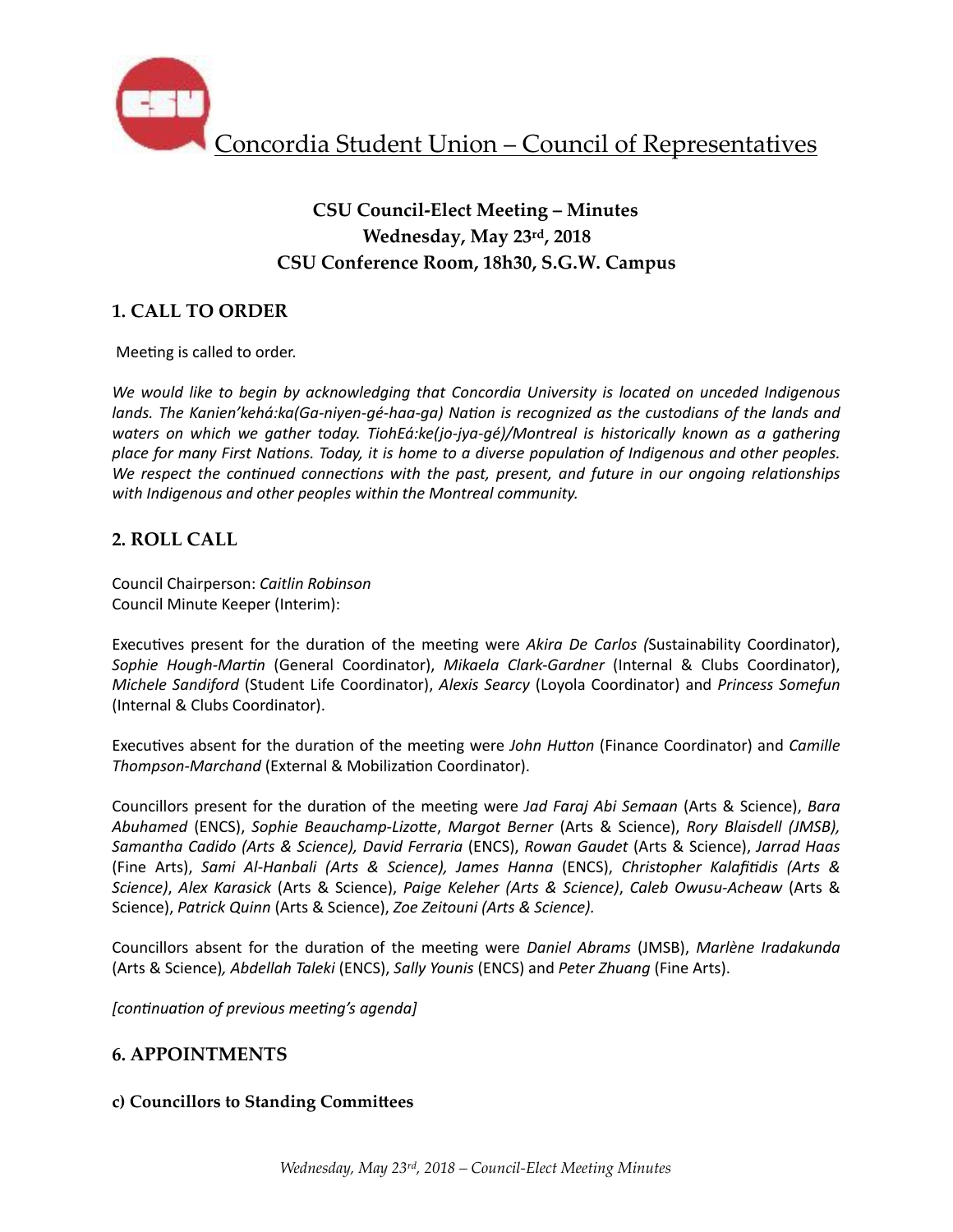

**Finance Committee** 

Appointed: R. Blaisdell M. Berner Z. Zeitouni 

**R. Gaudet** moves for a run-off vote between tied candidates C. Owusu-Acheaw and C. Kalafitidis. **M. Berner** seconds. 

Yes: 6 No:1 Abstention: 1

*Motion carries.* 

**C.** Kalafitidis is appointed as the fourth member.

Chair mentions that Standing Regulations stipulate that every councillor should be on one committee.

### **Student Life Committee**

M. Sandiford explains what Student Life Committee is. It is a committee for funding historically, Special Projects Funding, which is around \$40,000 per year to fund student projects. Helps facilitate, planning and facilitate events organized by the CSU, in the past, Councillors have not been as interested in that. The core is committee funding and special project. Lower commitment, but deadlines are important so you must attend. A little bit of work going through proposals.

Chair opens the floor to nominations.

**S. Beauchamp-Lizotte** nominates themselves.

- **S. Candido** nominates themselves.
- **P. Keleher** nominates themselves.
- **P. Zhaung** nominated themselves *in absentia*.

**R. Gaudet** moves to omnibus all four candidates. Seconded by M. Berner.

Yes: 11  $N<sub>0</sub>: 0$ Abstention: 0

All four candidates are appointed to the Student Life Committee.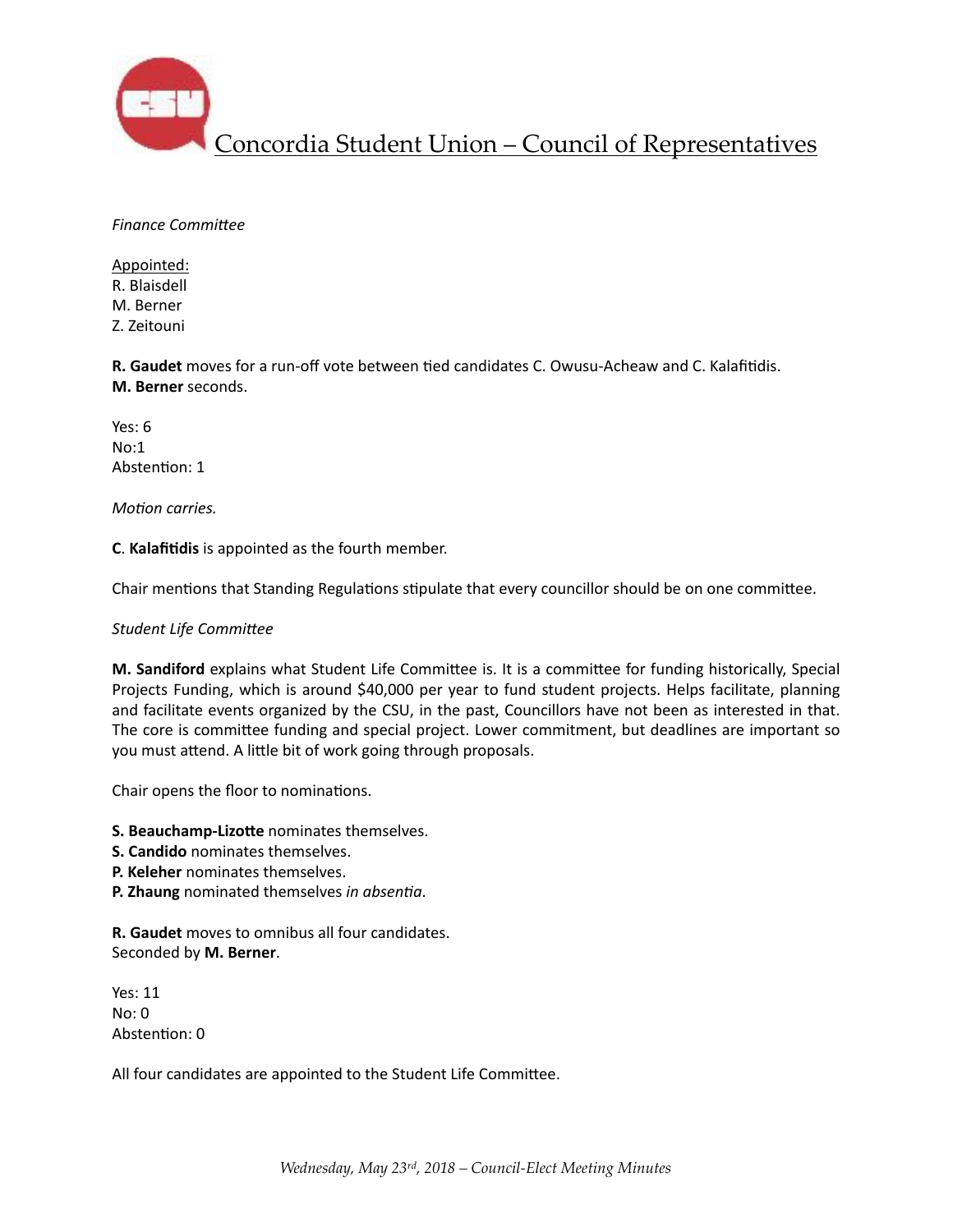

**External & Campaigns Committee** 

**M. Clark-Gardner** explains the External committee for C. Thompson-Marchand who is absent. Meetings are once a month, availabilities must be for the first week of June.

**B. Abuhamed** nominates themselves. **R. Gaudet** seconds. 

**M. Berner** nominates themselves. **R. Gaudet** seconds 

**R. Gaudet** nominates themselves. Seconded by **M. Berner**.

**J. Haas** nominated by A. Karasick with their consent, seconded by M. Berner.

**J. Hanna**, nominated by A. Karasick with their consent, seconded by P. Quinn.

Motivations from each of the present candidates.

**M.** Berner motivates for J. Haas on the basis of them being the only person who stepped down for gender parity.

#### **S. Beauchamp-Lizotte** motivates for M. Berner and R. Gaudet.

**S. Candido** motivates for **J. Hanna**, based on their experience.

**A. Karasic**k motivates for **J. Hanna** based on their experience with campaigning in the political sphere

**S. Hough-Martin** reminds everyone that there are some councillors not yet on committees and gender parity. 

**B. Abuhamed, M. Berner, J. Haas, and J. Hanna** are appointed to the External & Campaigns Committee.

#### **Sustainability Committee**

A. De Carlos explains what Sustainability committee is. Busy year for sustainability committee as Concordia reassesses its 5 year sustainability plan.

**S. Beauchamp-Lizotte** nominates themselves, seconded by S. Candido.

**P. Keleher** nominates themselves, seconded by **R. Blaisdell**.

**J. Abi Semaan** nominates themselves, seconded by **B. Abuhamed**.

**S. Beauchamp-Lizotte** motivates for themselves based on involvement in sustainability circles.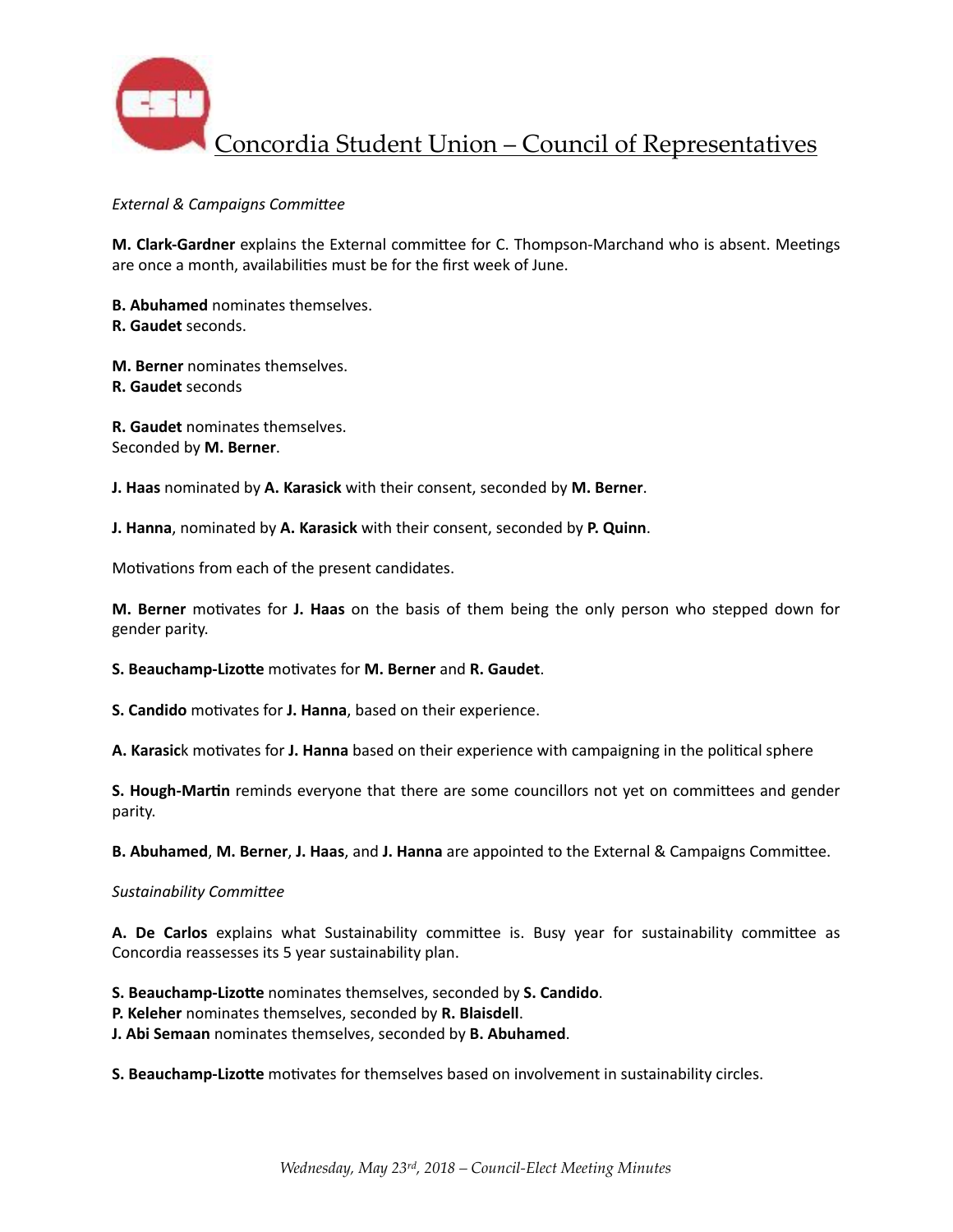

**P. Keleher** motivates for themselves and making sustainability more sustainable for everyone on campus. Sustainability framed as a personal failing and not institutional problems.

**J. Abi Semaan** motivates for themselves. Providing an out of the box solutions.

**R. Gaudet** moves to omnibus, seconded by **M. Berner**. 

Yes:  $10$  $No: 0$ Abstention: 0

**S. Beauchamp-Lizotte, P. Keleher, J. Abi Semaan** are appointed to the Sustainability Committee.

#### Loyola Committee

**A. Searcy** explains what the Loyola Committee does. Working on events at Loyola, better services at Loyola (food services, sexual violence services, peer counselling, and ongoing leftover projects)

**J. Haas** is nominated by A. Karasick with their consent, R. Gaudet seconds.

**M. Clark-Gardner** encourages people to be open to Loyola committee, even if they are not on the campus or near Loyola. Want to do a lot more outreach, exciting committee, not much movement but aiming to do a lot more. Asks A. Searcy what the commitment is.

**A.** Searcy says once a month.

**P. Keleher** nominates themselves, seconded by **M. Berner**.

**R. Blaisdell** nominates **P. Zhuang**. – Rescinds.

A. Karasick motions for omnibus. Seconded by P. Keleher.

Yes: 9  $No: 0$ Abstention: 1

J. Haas and P. Keleher are appointed to the Loyola Committee.

**d) Signing Officers** 

**R. Blaisdell** nominates themselves, **R. Gaudet** seconds.

**R. Gaudet** nominates themselves, M. Berner seconds.

**J. Hanna** nominates **C. Owusu-Acheaw, A. Karasick** seconds.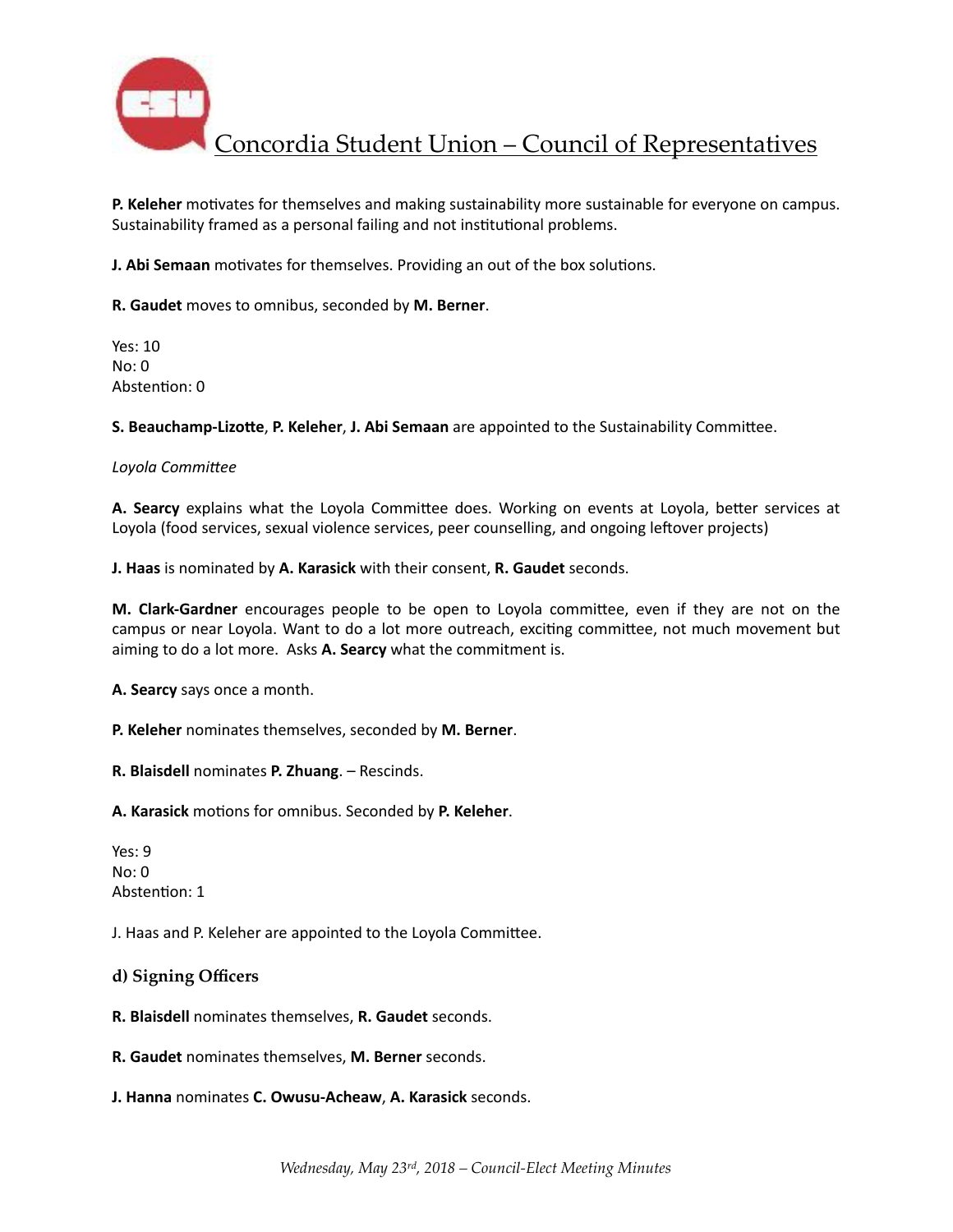

A. Karasick nominates themselves, seconded by J. Hanna.

**P. Keleher** nominates themselves, seconded by **R. Blaisdell** 

**J. Abi Semaan** nominates themselves, seconded by R. Blaisdell.

**C.** Kalafitidis nominates S. Candido with their consent, seconded by P. Quinn.

Rory, Rowan, Caleb, Alex, Paige are nominated.

Motivations from councillors.

**R. Blaisdell** motivates for themselves.

**P.** Quinn motivates for S. Candido.

**J. Hanna** motivates for **C. Owusu-Acheaw**.

**S. Candido** mo%vates for **R. Gaudet**, **R. Blaisdell** and **A. Karasick**. 

**R.** Blaisdell applauds everyone for wanting to keep the CSU honest, but reminds councillors that signing officers aren't responsible for deciding how things are spent, just verifying that the procedures were followed correctly.

**C.** Kalafitidis motivates for **C. Owusu-Acheaw**.

**R.** Blaisdell moves to appoint **S. Hough-Martin** as the executive signing officer. Seconded by M. Berner.

Yes: 11  $No: 1$ Abstention: 0

### **e) Concordia Council on Student Life (CCSL)**

**M. Sandiford** explains what CCSL is. Main thing they do is funding with their own special projects fund. Distributed about \$135,000 to student projects on campus.

**M. Sandiford** motions for J. Hutton and M. Sandiford to be the executives who sit on CCSL. Seconded by **M. Berner**. 

**J. Abi Semaan** nominates themselves. Seconded by A. Karasick.

**J. Hanna** nominates **D. Ferraria** with their consent.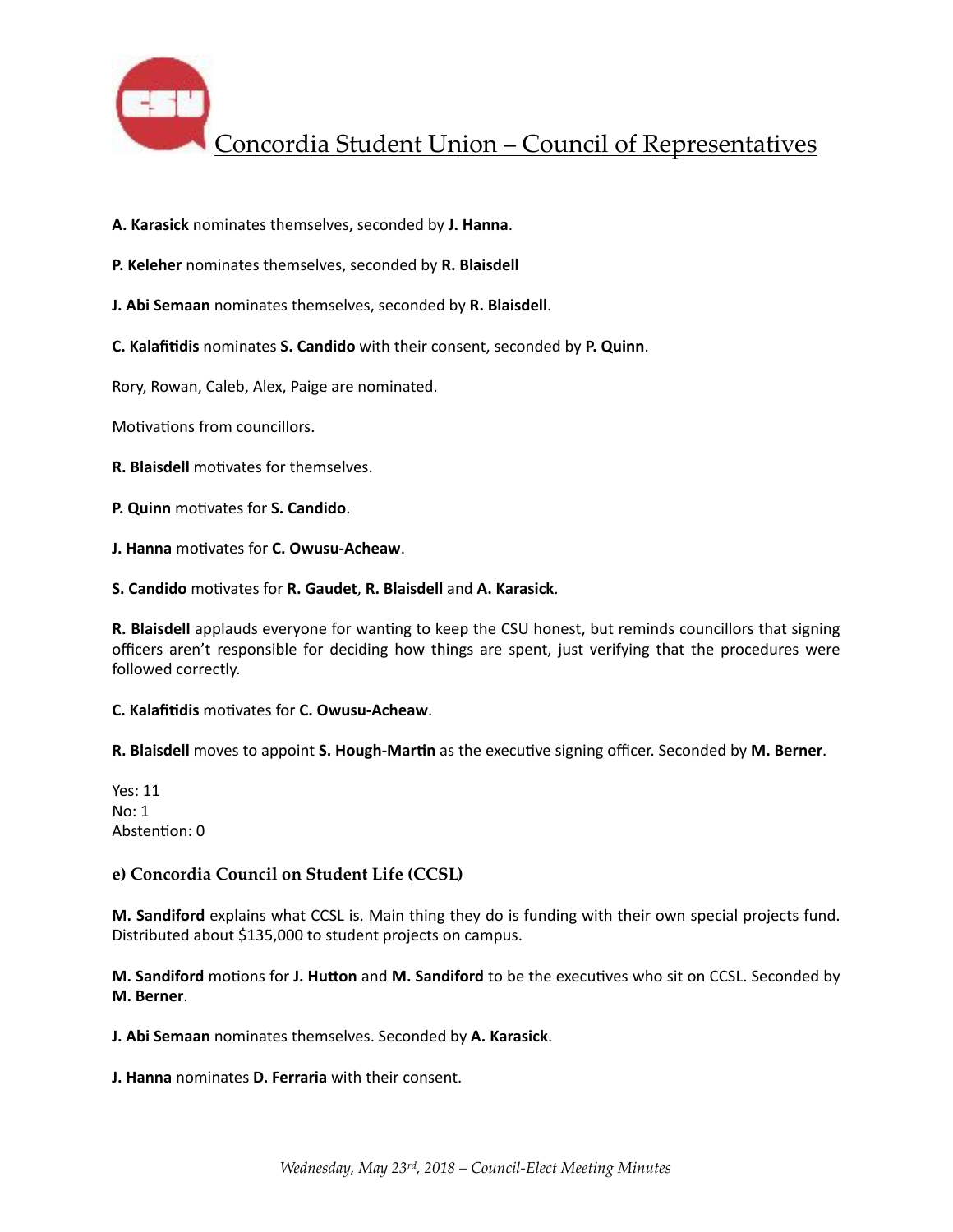

**P. Keleher** nominates themselves. Seconded by M. Berner.

Motivations by each of the candidates.

**M. Berner** moves to omnibus. Seconded by **P. Keleher**. 

Yes: 11  $No: 0$ Abstentions: 0

Jad, David and Paige are appointed to the Concordia Council on Student Life.

### **f) Library Services Fund CommiHee**

**M. Clark Gardner** presents what the committee is. Really fun, amazing food at the committee meetings. You get paid for the equivalent of one course to be on this committee.

**J. Abi Semaan** nominates themselves, seconded by S. Hanbali **S. Hanbali** nominates themselves, seconded by **P. Quin**n.

**M. Berner** nominates **P. Keleher** with their consent.

**S. Beauchamp-Lizotte** nominates themselves, seconded by M. Berner

**M. Berner** nominates themselves, seconded by **P. Keleher**.

**J. Abi Semaan** motivates for themselves. Wants to improve the library.

**S. Hanbali** motivates for themselves. So much potential for the library, wants to make it better.

**P. Keleher** motivates for themselves. Library-related outreach.

**S. Beauchamp-Lizotte** rescinds their nomination.

**M. Berner** motivates for themselves. Using library services, without library services there are very few classes that they could afford books for. Passionate about Libraries.

**M. Clark-Gardner** clarifies that there are 2 councillor seats.

**P.** Quinn motivates for S. Hanbali.

- **A. Karsick motivates for S. Hanbali.**
- **S. Hanbali** and **J. Abi Semaan** appointed.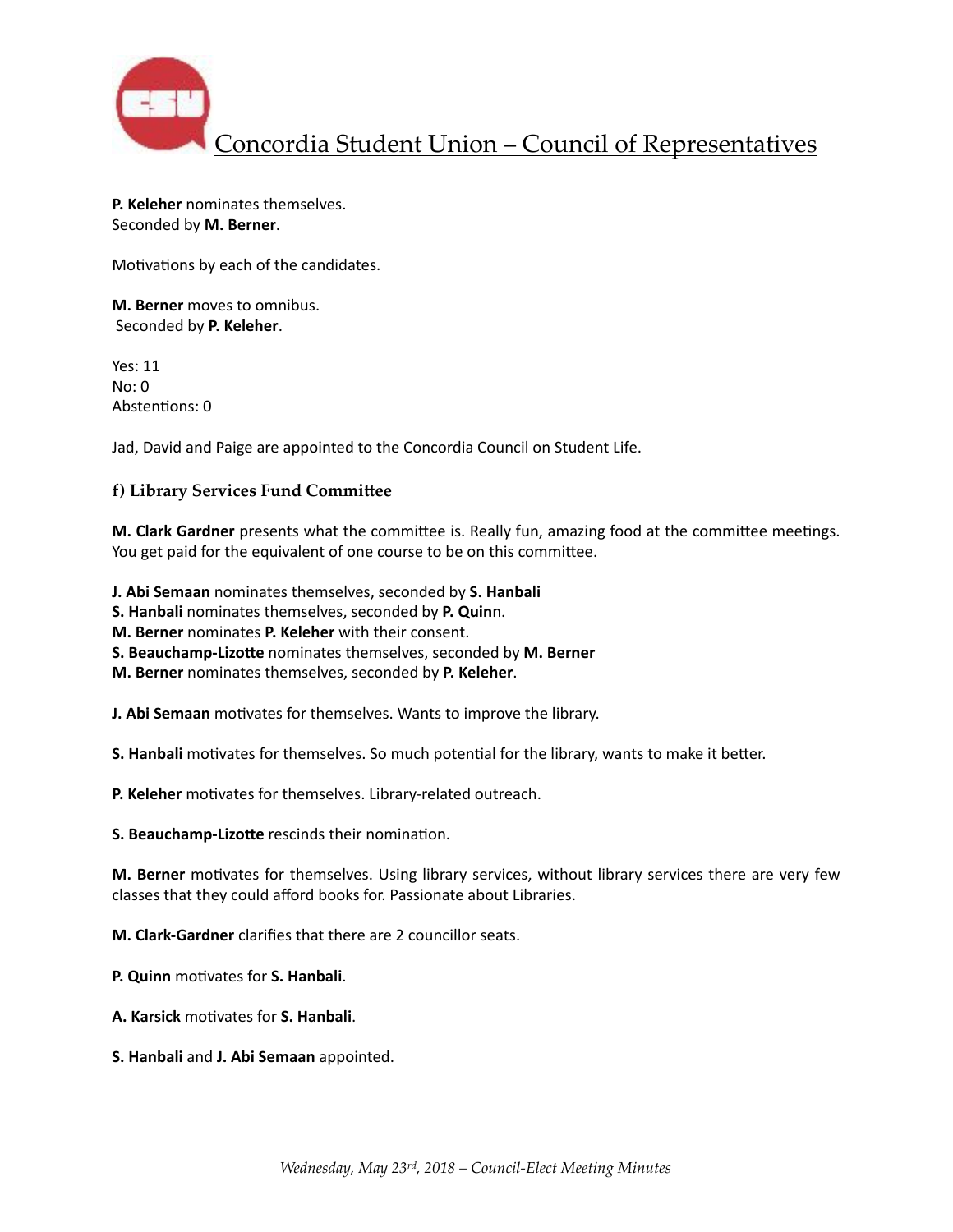

**M. Clark-Gardner** and A. Searcy nominate themselves as the executive seats on Library Services Fund. **M. Berner** seconds. 

*Motion carries via unanimous consent.* 

### **g) CSU Community Action Fund**

**M.** Sandiford explains the role of the Community Action Fund. Prioritizes funding for marginalized groups. 

**J. Abi Semaan** nominates themselves to sit on the committee, seconded by

**J. Hanna** nominates themselves to sit on the committee, seconded by

A. Karasick nominates themselves to sit on the committee,

Chair defers this point to the Policy Committee for the lack of clarity in the By-Laws about seat distribution, so this will be brought back in June or at such a time when Policy Committee can provide clarification.

### **h) Online Voting CommiHee**

**J. Hanna** presents motion. Initiative that they want to bring up. We should do in electoral reform is to transition into online voting. A committee that they want to create to start studying the motion and how we can implement online voting. Other electoral reform committee will have too much but they want to have something specific.

**S. Hough-Martin** clarifies that there is currently no electoral reform committee, as it's an ad hoc committee that must be recreated at the June council meeting.

**M. Clark-Gardner** voices that electoral reform and online voting are the very similar mandates. More committees, more difficulty reaching quorum.

**J. Hanna** motivates for separating the committees. Electoral reform deals with a lot of issues, and would online voting be good for the CSU, and how we would implement this very specific point of online voting. Wants to single out this issue, this is an issue that's very important to constituents and is one of the key issues for modernizing.

A. Karasick motivates for separate committees.

**P. Quinn** moves to establish a committee called the Elections and Participation Committee with a mandate to create online voting by the general elections of this year. **R. Gaudent** seconds. 

**P.** Quinn motivates.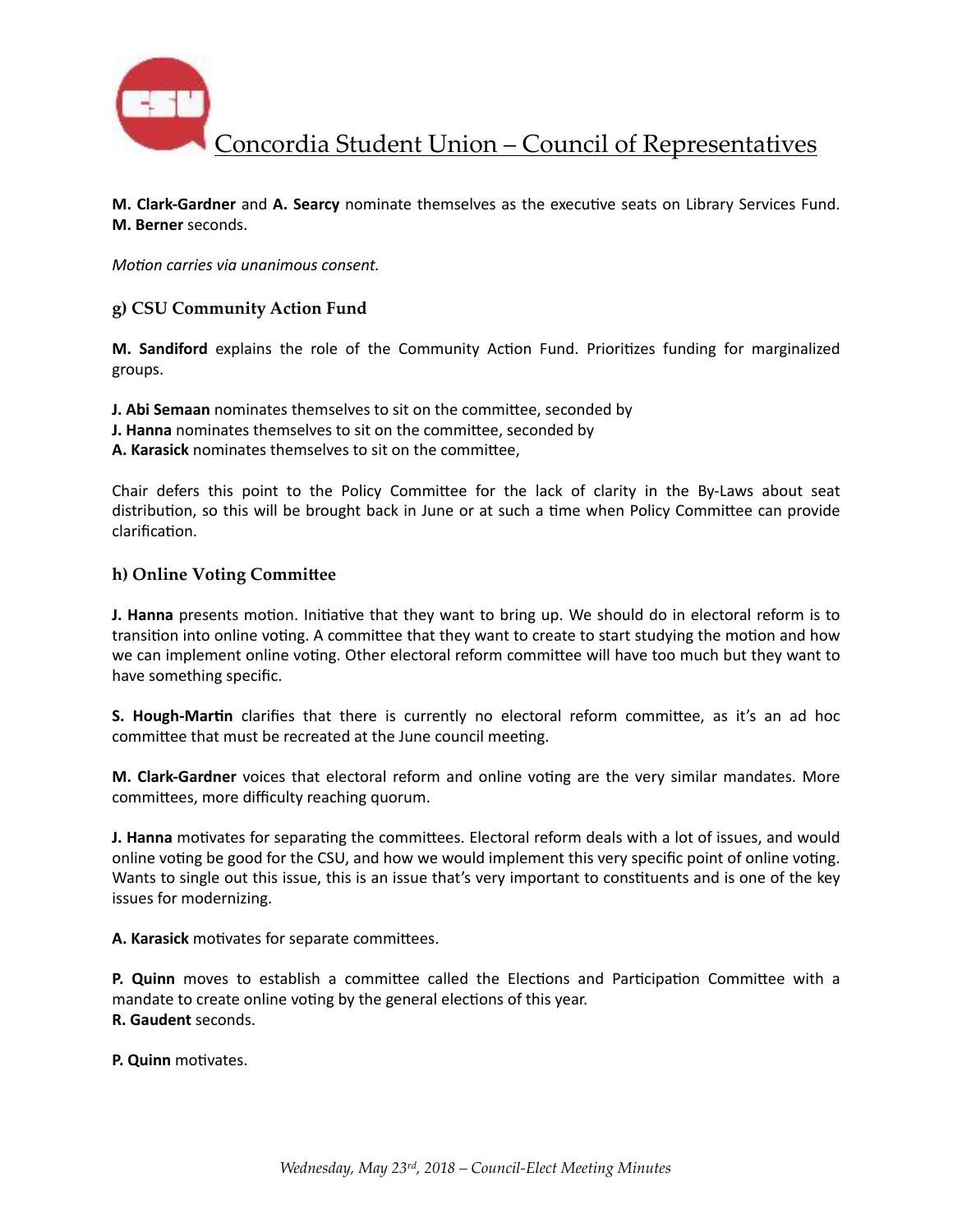

**R.** Gaudet agrees that online voting is something important to bring up, but having an end decision before the mandate begins doesn't make sense.

**S. Hough-Martin** voices concern about having a given mandate to a committee before its met is incredibly difficult. 

**J. Hanna** moves for a friendly amendment to have a decision made by the next elections. 1 exec, 4 councillors (one from each faculty), 5 students-at-large mandate to investigate online voting and come up with a decision and implement that decision by next general elections.

**R. Blaisdell** asks what the composition of the Electoral Reform committee right now?

**M. Clark-Gardner** states that there was no set out number, because we wanted as many people to be part of it as possible. We didn't meet many times, but recommends that representation is super important, and thinking about quorum and having enough people. This will be a lot of work, and a lot of research to move this forward. If you want something by next march, that's a lot.

**R.** Gaudet moves to split the vote between the mandate and the composition of the committee. Seconded by S. Candido

Yes: 6  $No: 5$ Abstentions: 0

*Motion carries.* 

Composition

**J. Hanna** believes composition is important to have one member from each faculty to see their views and how they can contribute.

**R. Gaudet** thinks faculty representation is important, but exact numbers on each isn't necessarily helpful in this case. 5 student-at-larges creates a massive, hectic committee who won't necessarily have experience. A second executive would be helpful, they're paid and have more capacity. 10 people is a lot. That's quorum at a council meeting.

**D.** Ferraria disagrees with R. Gaudet. Agrees with J. Hanna about the number of people needed. Big burden on 2 people, having this many people on board would help delegate the work more efficiently.

**P.** Quinn moves to amend the composition to 7 members total, optimal number. Two executives, three councillors, and 2 members at large. Seconded by **S. Beauchamp-Lizotte**. Motivates that the bigger committees get the more unproductive they are.

**J Hanna** motivates that representation from each faculty is very important, part of the mandate that got them elected. Distribution of work.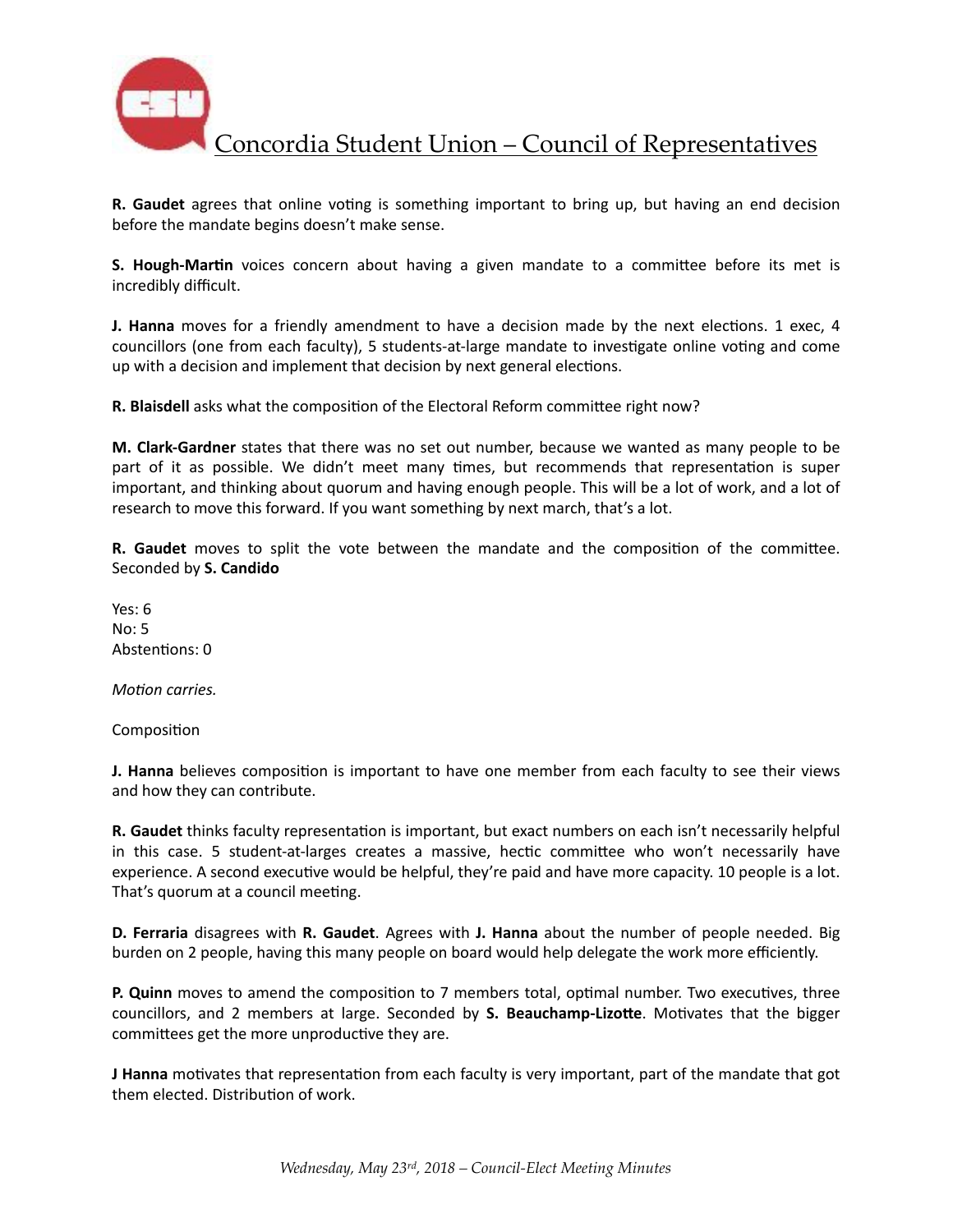

**J. Abi Semaan** rescinds.

**A Karasick** rescinds. 

**S Hough-Martin** reminds people that 10 people is a lot come midterms. 7 is much more reasonable.

**S** Beauchamp-Lizotte points out a lot of people aren't involved, trying to get 5 people involved is difficult. 

Call to question.

Voting on amendment to be 7 members total, 2 execs, 3 councillors and 2 members at large.

Yes: 10 No: 1 Abstain: 3

*Motion carries.* 

**R. Gaudet** rescinds. **D.** Ferraria rescinds.

**J. Hanna** motivates for the motion amendment.

**P.** Quinn calls the question. Seconded by **A. Karasick**. 

Yes: 9  $No: 0$ Abstention: 4

**C.** Kalafitidis rescinds.

A. Karasick talks about what the committee is gonna look like.

**J. Hanna** for any questions about whether that this should be merged with electoral reform issue, so it should be its own separate thing.

**D. Ferraria** calls the question.

**S. Beauchamp-Lizotte** asks about the electoral reform committee's mandate.

**S. Hough-Martin** clarifies that there is currently no electoral reform committee because it is ad hoc. It does not exist.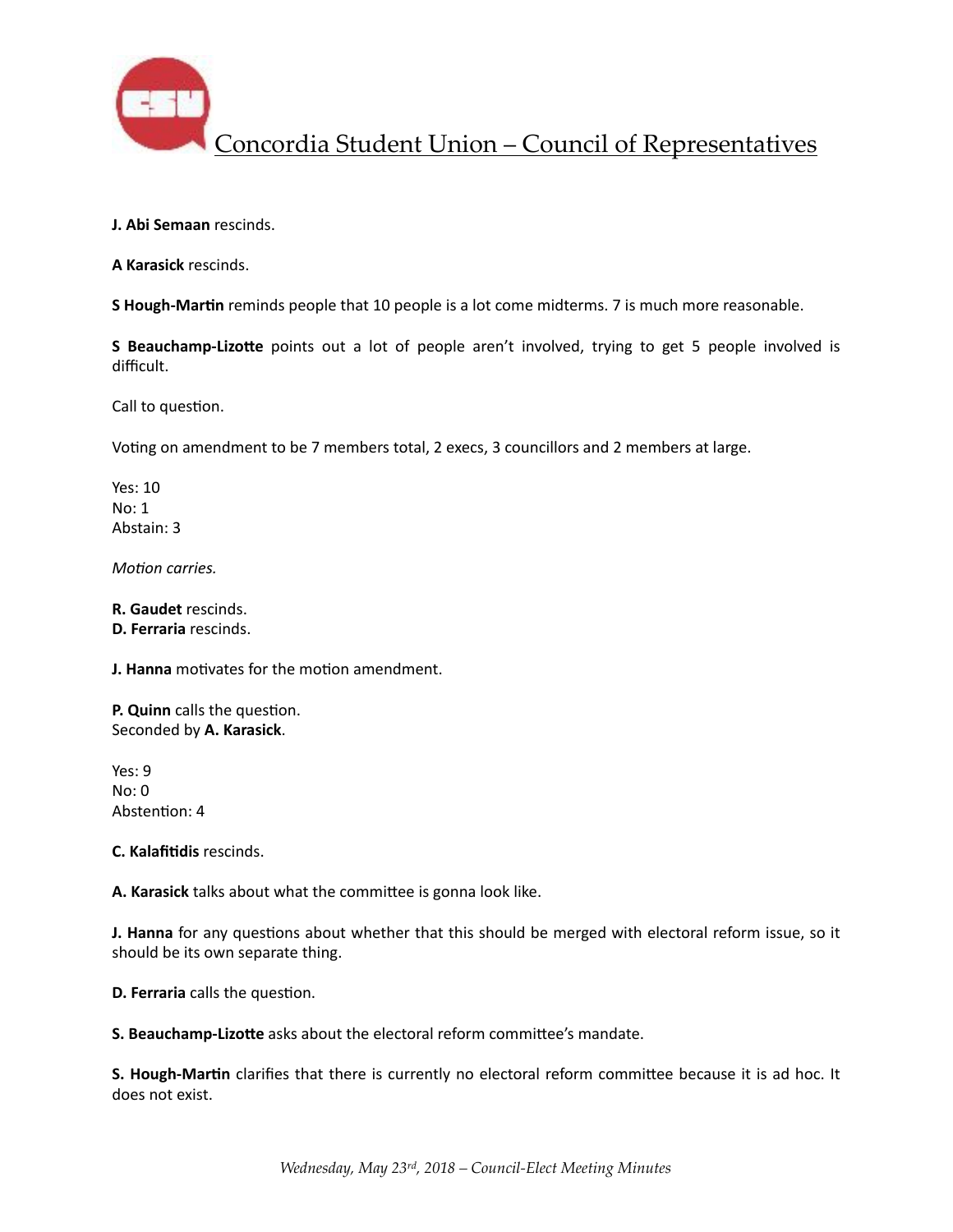

**J. Hanna** moves to establish the Elections and Participation Committee with the mandate to investigate the issue of online voting before the General Elections of next year and keep the composition to  $7$ people - 2 executives, 3 councillors, and 2 Members-at-Large

Yes: 9  $No: 2$ Abstain: 3 

**S. Beauchamp-Lizotte** thinks we should vote for next meeting. Motion to table, seconded by M. Berner.

Yes: 8  $No: 0$ Abstentions: 6

*Motion carries.* 

These will come back at the June Regular Council Meeting.

## **7. Council Retreat and Training**

**R. Gaudet** moves to excuse **J. Hutton** and **C. Thompson-Marchand** from this meeting. Seconded by **M. Berner**. 

*Motion carries.* 

**A Karasick** asks if electoral reform will be decided on in June. (YES)

**J. Abi Semaan** asks if council meets in July and August. (No)

**M. Clark-Gardner** challenges the chair's decision to defer the previous point to Police Committee. Seconded by **R. Gaudet**. 

Opposed by **J. Hanna**

Yes: 7  $No: 4$ Abstention: 3

**R.** Gaudet brings up past precedent.

**D.** Ferraria motions to keep it as the precedent, 1 exec 1 councillor 1 student at large, seconded by M. Berner. 

**R.** Gaudet calls the question. J. Abi Semaan seconds.